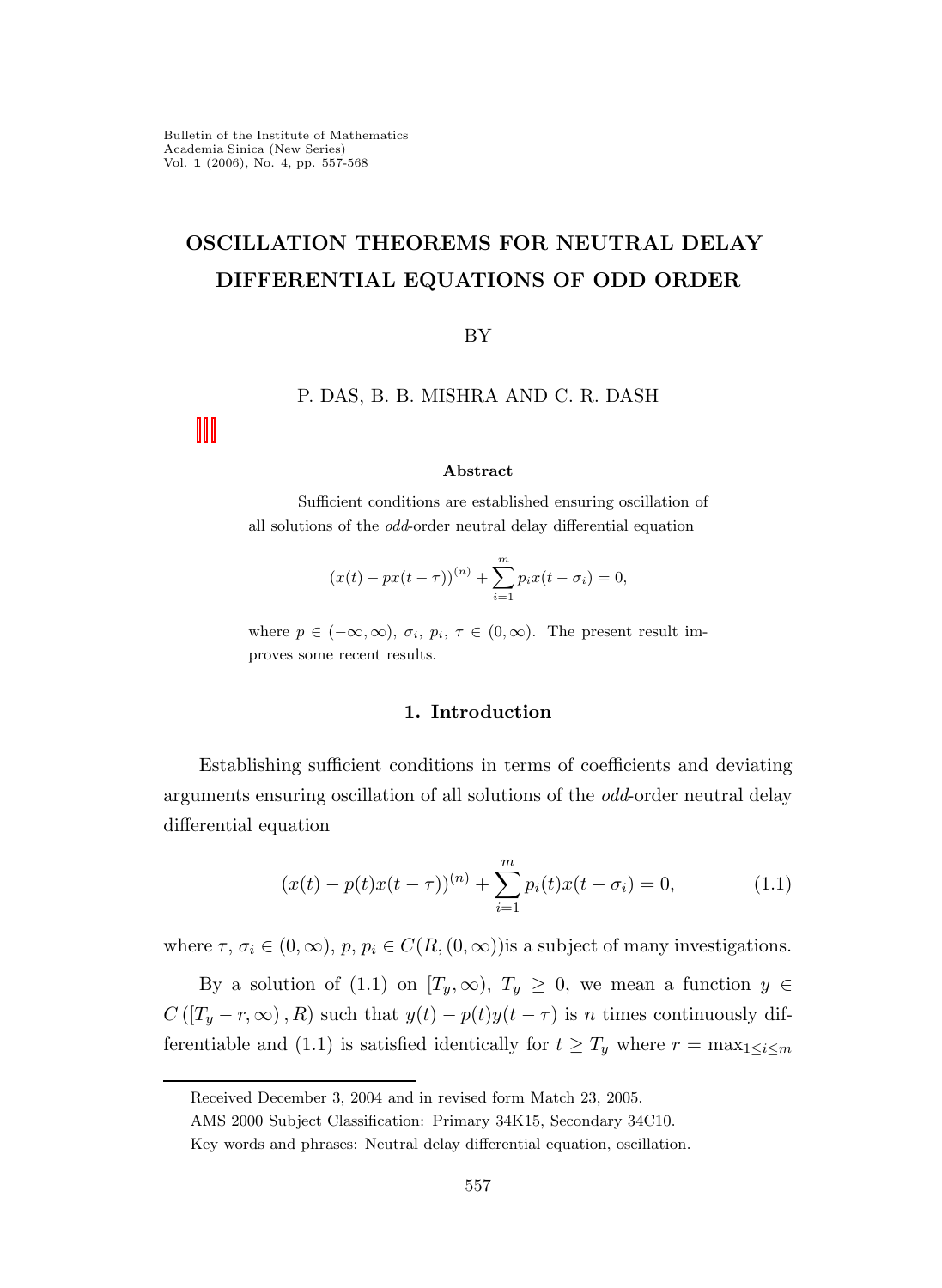${\lbrace \tau, \sigma_i \rbrace}$ . Such a solution of (1.1) is said to be *oscillatory* if it has arbitrarily large zeros; otherwise, it is called nonoscillatory.

From the review of the literature it appears that the case when  $p(t) \equiv 0$ ,  $n = 1$ , all solutions of  $(1.1)$  are oscillatory if

$$
\liminf_{t \to \infty} \sum_{i=1}^{m} p_i(t)\sigma_i > \frac{1}{e}.\tag{1.2}
$$

Similarly, if  $p(t) \equiv 0$ ,  $n = 1$  and  $m = 1$ , all solutions of (1.1) are oscillatory if

$$
\liminf_{t \to \infty} \int_{t-\sigma_1}^t p_1(s)ds > \frac{1}{e}.\tag{1.3}
$$

Assuming  $p_i(t) = p_i \in (O, \infty)$ , (1.2) and (1.3) reduces respectively to

$$
\sum_{i=1}^{m} p_i \sigma_i > \frac{1}{e}
$$
\n
$$
p_1 \sigma_1 > \frac{1}{e}
$$
\n(1.4)

and

where the later is a sharp condition for oscillation. Indeed, it is established by an counter example that the former is not a necessary condition for oscillation.

In [13], authors have further extended the results for *odd*-order equations of the form

$$
x^{(n)}(t) + p_1 x(t - \sigma_1) = 0
$$

replacing (1.4) by

$$
p_1^{1/n} \sigma_1 > \frac{n}{e}.
$$

But a similar extension of it, for equations with several deviating arguments and general odd-order equations is yet to be found out. One of the results of this paper gives the required extension.

In a recent paper [19], Zang established that every solution of (1.1)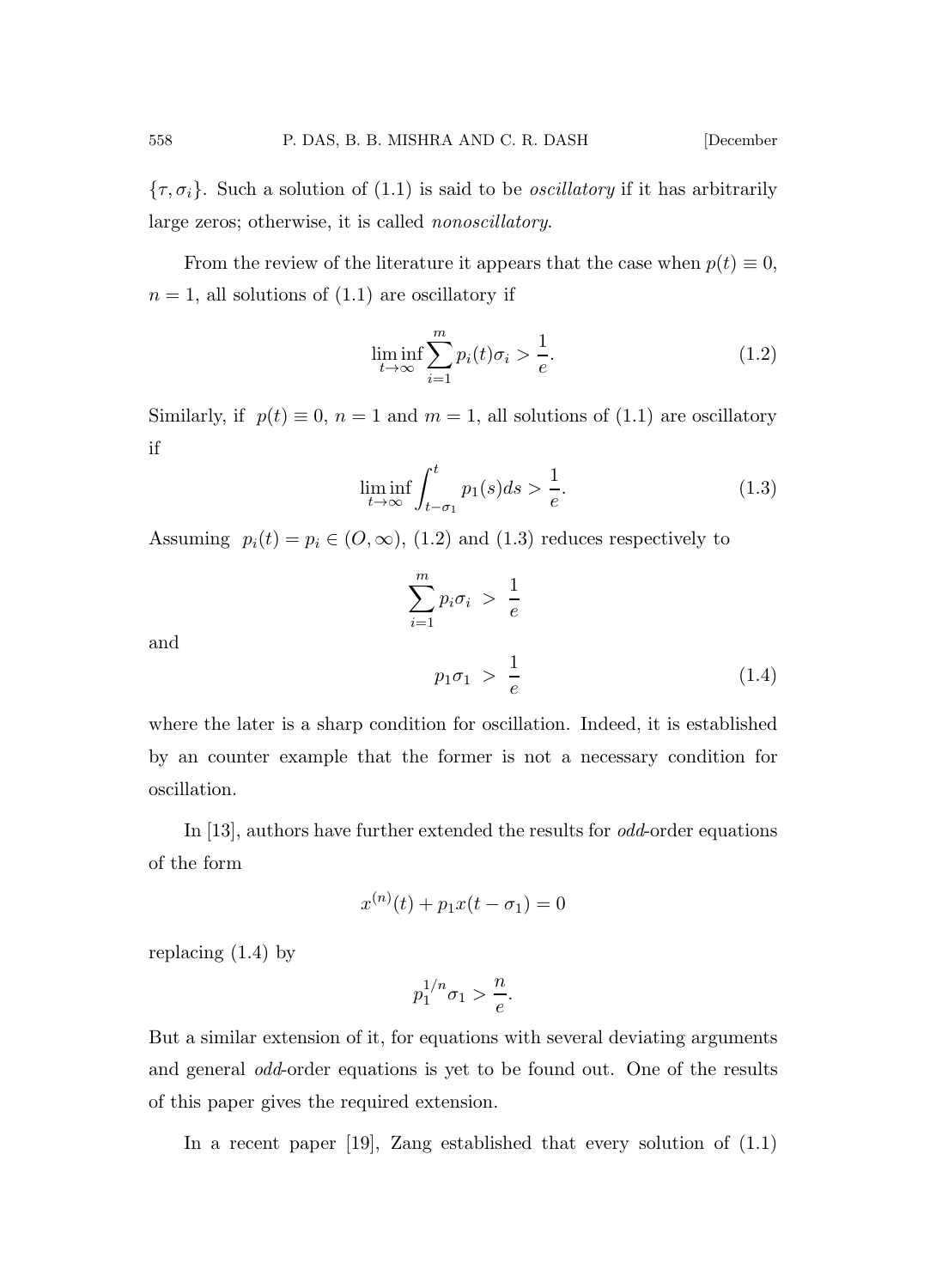oscillates if

$$
n = 1 \tag{1.5}
$$

$$
0 < p < 1 \tag{1.6}
$$

$$
\tau, \sigma_i, p_i \in (0, \infty), \quad i = 1, 2, \dots, m \tag{1.7}
$$

$$
\tau > \sigma_i, \quad i = 1, 2, \dots, m \tag{1.8}
$$

and

$$
\tau\left(\sum_{i=1}^{m} p_i\right) > F(\lambda) = \frac{(1 - p\lambda)^2}{\lambda} \tag{1.9}
$$

where  $\lambda$  is the unique real root of the equation

$$
1 - py = \ln(y), \quad 1 < y < \frac{1}{p}.\tag{1.10}
$$

The method adopted by him is not only complicated but also prevents  $n, p$  and  $\tau$  to take values in other ranges.

Obviously, we prove that, if n is an odd natural number and  $(1.6) - (1.7)$ hold then every solution of (1.1) oscillates, if

$$
\left(\frac{\tau}{n}\right)^{(n)}\sum_{i=1}^{m}p_i\exp(\tau_i) > \frac{(1-p\lambda)^{n+1}}{\lambda} \tag{1.11}
$$

where  $\lambda$  is the unique real root of

$$
n(1 - p\lambda) = \ln(\lambda), \quad 1 < \lambda < \frac{1}{p} \tag{1.12}
$$

and

$$
\tau_i = \begin{cases} \frac{1}{\tau} \ln \left[ \frac{1}{(1-p)} \left( \frac{e}{n} \right)^n \sum_{i=1}^m p_i \sigma_i^n \right] (\sigma_i - \tau), & \sigma_i \ge \tau \\ \frac{1}{\tau} \ln \left( \frac{1}{p} \right) (\sigma_i - \tau), & \sigma_i < \tau \end{cases}
$$
(1.13)

Indeed, if  $n = 1$  and (1.8) holds then  $\tau_i > 0$ . Consequently, (1.11) reduces to

$$
\tau\left(\sum_{i=1}^{m} p_i \exp(\tau_i)\right) > \frac{(1 - p\lambda)^2}{\lambda},\tag{1.14}
$$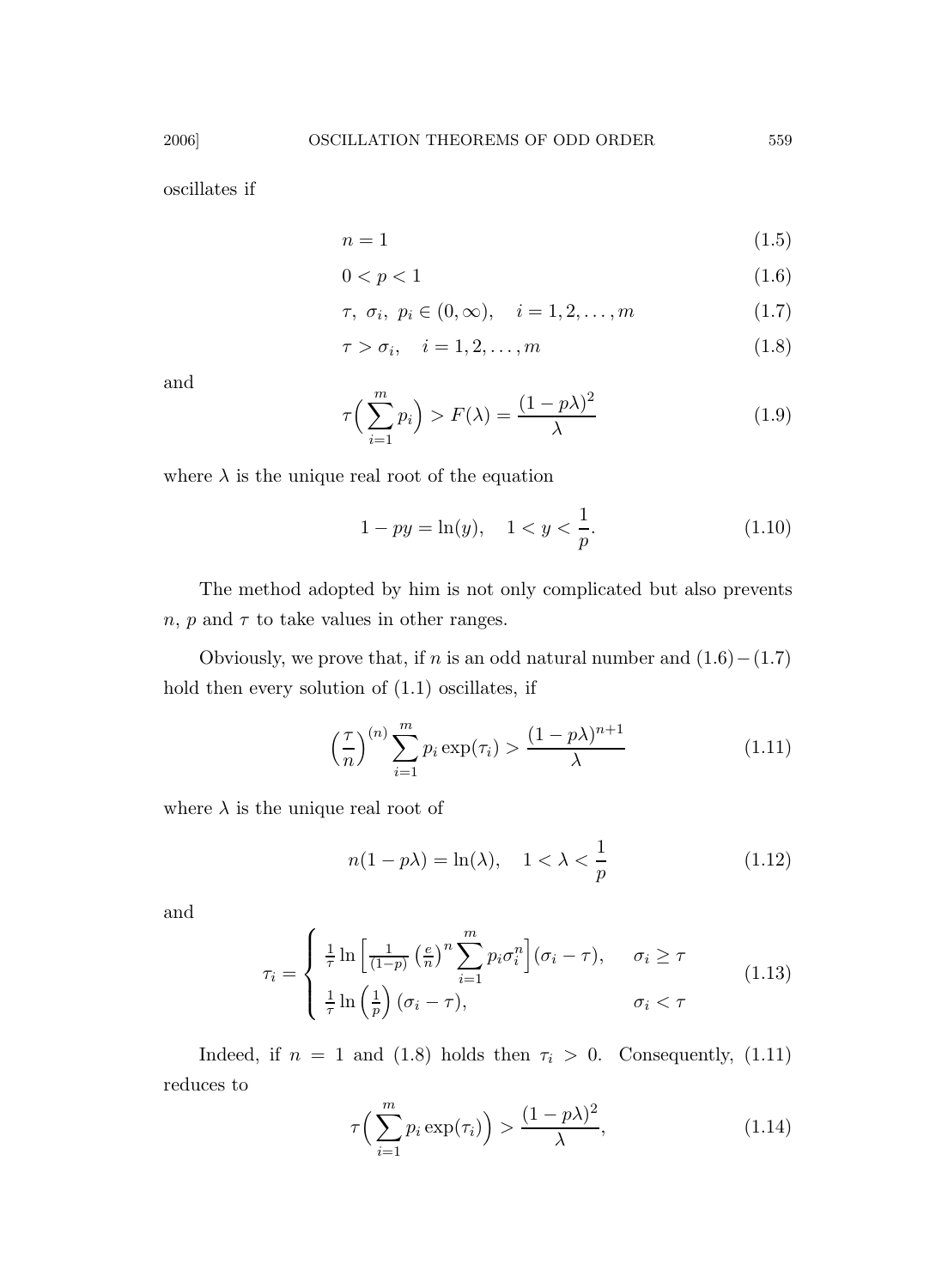which is a weaker condition than that of (1.9). Similar results are obtained when  $p$  does not satisfy  $(1.6)$ . Examples are cited to demonstrate the generalization.

# 2. Odd Order Equations

**Theorem 1.** If n is odd,  $(1.6)$ ,  $(1.7)$  and  $(1.11)$  -  $(1.13)$  are satisfied, then every solution of  $(1.1)$  oscillates.

Proof. To the contrary, suppose that  $(1.1)$  admits a nonoscillatory solution. By Wang [17], the associated characteristic equation

$$
G(\mu) = -\mu^{n}(1 - pe^{\mu\tau}) + \sum_{i=1}^{m} p_i e^{\mu\sigma_i} = 0
$$
 (2.1)

admits a real root, say,  $\mu_0$ . Since  $G(\mu) > 0$  for  $\mu \leq 0$ , it follows that  $\mu_0 > 0$ and consequently,

$$
\sum_{i=1}^{m} p_i \frac{e^{\mu_0 \sigma_i}}{\mu_0^n} = (1 - pe^{\mu_0 \tau}). \tag{2.2}
$$

Since

$$
\min_{x>0} (e^x/x^n) = (e/n)^n,
$$

from (2.2) it follows that

$$
\left(\frac{e}{n}\right)^n \sum_{i=1}^m p_i \sigma_i^n \le \sum_{i=1}^m p_i \frac{e^{\mu_0 \sigma_i}}{\mu_0^n} = (1 - pe^{\mu_0 \tau}) \le (1 - p)e^{\mu_0 \tau}.
$$

Consequently,

$$
\mu_0 > \frac{1}{\tau} \ln \left[ \frac{1}{(1-p)} \left( \frac{e}{n} \right)^n \sum_{i=1}^m p_i \sigma_i^n \right].
$$
 (2.3)

Again, the positiveness of the left hand side of (2.2) shows that

$$
\mu_0 < \frac{1}{\tau} \ln\left(\frac{1}{p}\right). \tag{2.4}
$$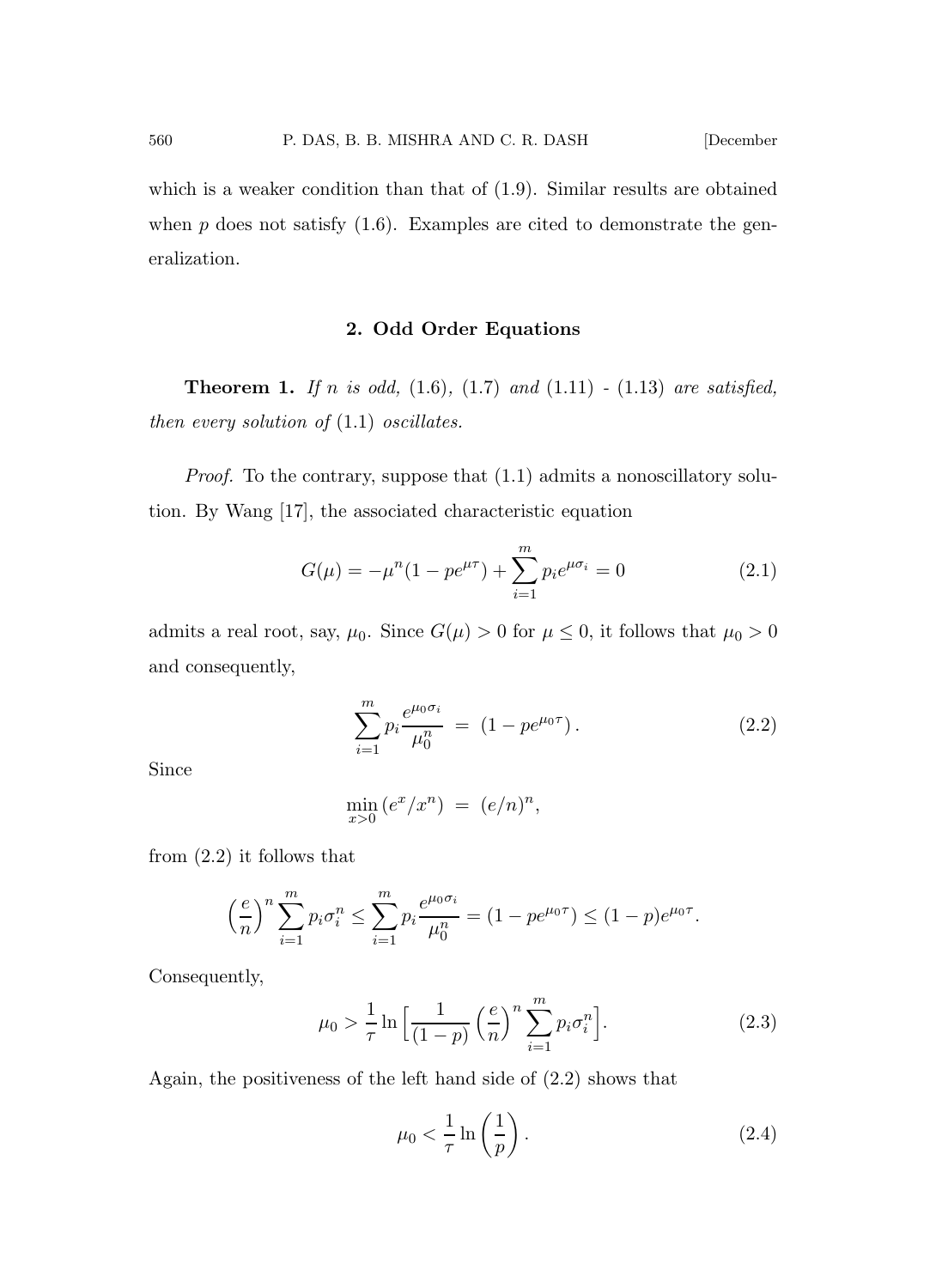From  $(2.3)$ ,  $(2.4)$  and the definition of  $\tau_i$  in  $(1.13)$  gives that

$$
\mu_0(\sigma_i - \tau) \ge \tau_i \quad i = 1, 2, \dots, m. \tag{2.5}
$$

Multiplying (2.2) throughout by  $\exp(-\mu_0\tau)$   $\left(\frac{\tau}{n}\right)$  $\left(\frac{\tau}{n}\right)^n$  then using (2.5) in the resulting equation it yields

$$
\left(\frac{\tau}{n}\right)^n \sum_{i=1}^m p_i \exp(\tau_i) \le \left(\frac{\tau}{n}\right)^n \frac{\mu_0^n (1 - p e^{\mu_0 \tau})}{e^{\mu_0 \tau}} \tag{2.6}
$$

Putting  $\xi = \exp(\mu_0 \tau)$  in the right hand side of (2.6) and denoting it by  $K(\xi)$ we see that

$$
K(X) = \frac{1}{n^n} \frac{(\ln X)^n (1 - pX)}{X}.
$$
 (2.7)

It is easy to verify that  $K'(X) = 0$  if and only if X satisfies (1.12). That is  $X = \lambda$ . Furthermore,  $K''(\lambda) < 0$  shows that  $X = \lambda$  is a point of local maximum of  $K(X)$ . Consequently,

$$
K(\xi) \le K(\lambda) = \frac{1}{n^n} \frac{(\ln \lambda)^n (1 - p\lambda)}{\lambda}.
$$
 (2.8)

n+1<sub>1</sub>

Using  $(1.12)$  in  $(2.8)$  we obtain

$$
K(\xi) \le \frac{(1 - p\lambda)^{n+1}}{\lambda}.\tag{2.9}
$$

Combining (2.6) and (2.9) the resultant inequality contradicts (1.11).

This completes the proof.

Corollary 1. If the hypotheses of Theorem 1 are satisfied rplacing (1.11) to  $(1.13)$  by

$$
\left(\frac{\tau}{n}\right)^n \sum_{i=1}^m p_i \exp(\tau_i) > \left(\frac{n+1}{ne}\right)^{n+1}
$$

then every solution of  $(1.1)$  oscillates.

Proof. The proof follows directly from Theorem 1 if

$$
F(\lambda) = \frac{(1 - p\lambda)^{n+1}}{\lambda} \le \left(\frac{n+1}{ne}\right)^{n+1}
$$
 (2.10)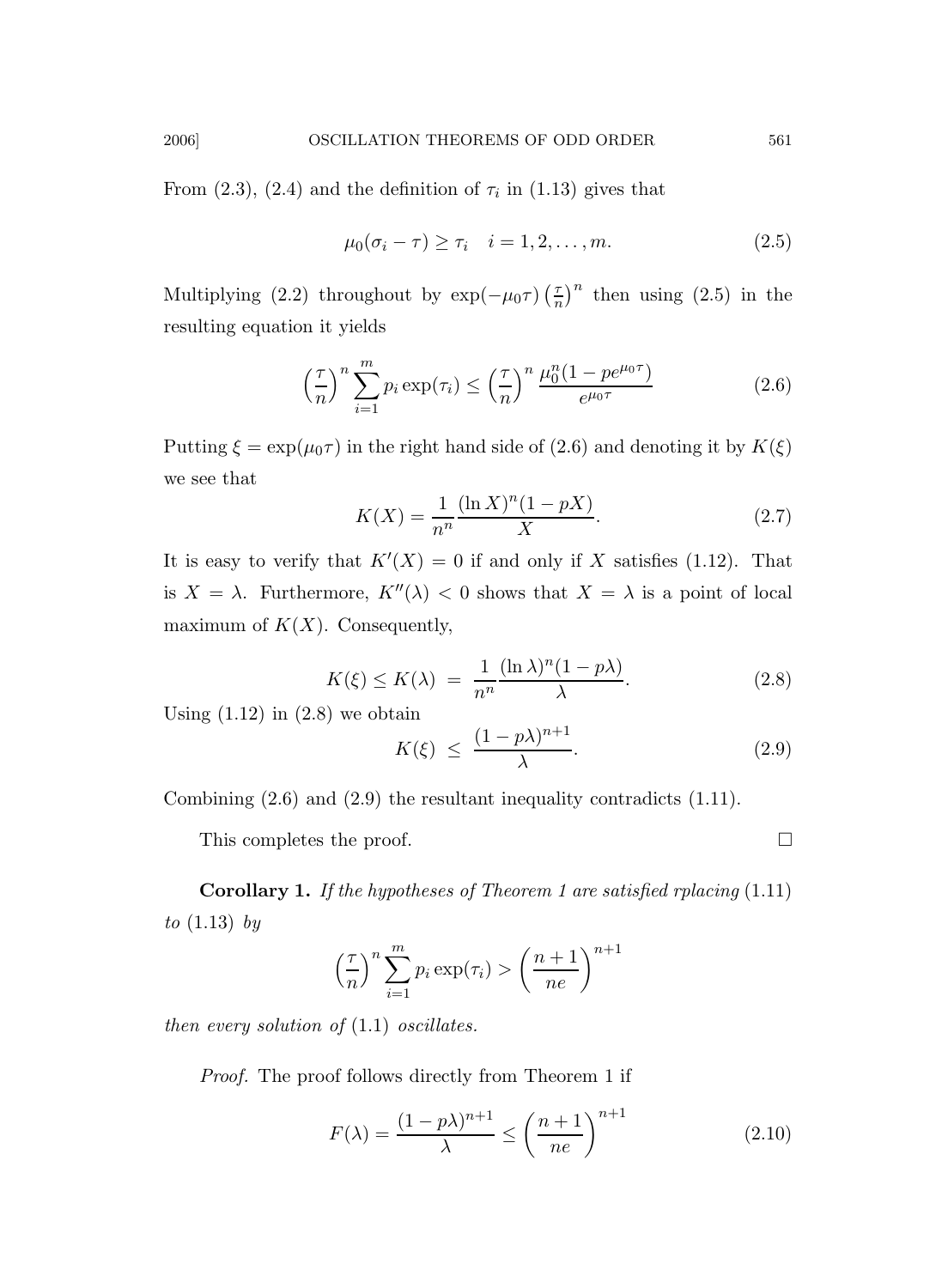where  $\lambda$  satisfies (1.12). Indeed, from (1.12)

$$
1 - p\lambda = \frac{1}{n}\ln\lambda
$$

and subsequently, from (2.10) we get

$$
F(\lambda) = \frac{(1 - p\lambda)^{n+1}}{\lambda} = \frac{1}{\lambda} \left(\frac{\ln \lambda}{n}\right)^{n+1}.
$$
 (2.11)

Sinece

$$
\max_{x>1} \frac{(\ln x)^{n+1}}{x} = \left(\frac{n+1}{e}\right)^{n+1},\tag{2.12}
$$

from  $(2.11)$  and  $(2.12)$  we get

$$
F(\lambda) \le \left(\frac{n+1}{ne}\right)^{n+1}.
$$

This completes the proof.

Corollary 2. If the hypotheses of Theorem 1 are satisfied replacing  $(1.11)$  to  $(1.13)$  by

$$
\left(\frac{\tau}{n}\right)^n \sum_{i=1}^m p_i \exp(\tau_i) > (1-p)^{n+1},\tag{2.13}
$$

then every solution of  $(1.1)$  oscillates.

*Proof.* In Theorem 1 we observe that  $F$  is a decreasing function of  $\lambda$  (1 <  $\lambda$  < 1/p). Hence

$$
F(\lambda) < F(1) = (1 - p)^{n+1} \tag{2.14}
$$

Now the proof follows from  $(2.13)$ ,  $(2.14)$  and Theorem 1.

Corollary 3. If the hypotheses of Theorem 1 are satisfied replacing  $(1.11)–(1.13)$  by

$$
\left(\frac{\tau}{n}\right)^n \sum_{i=1}^m p_i \exp(\tau_i) > \frac{(1-p)^{n+1}}{(1+np)^n (1+n)}\tag{2.15}
$$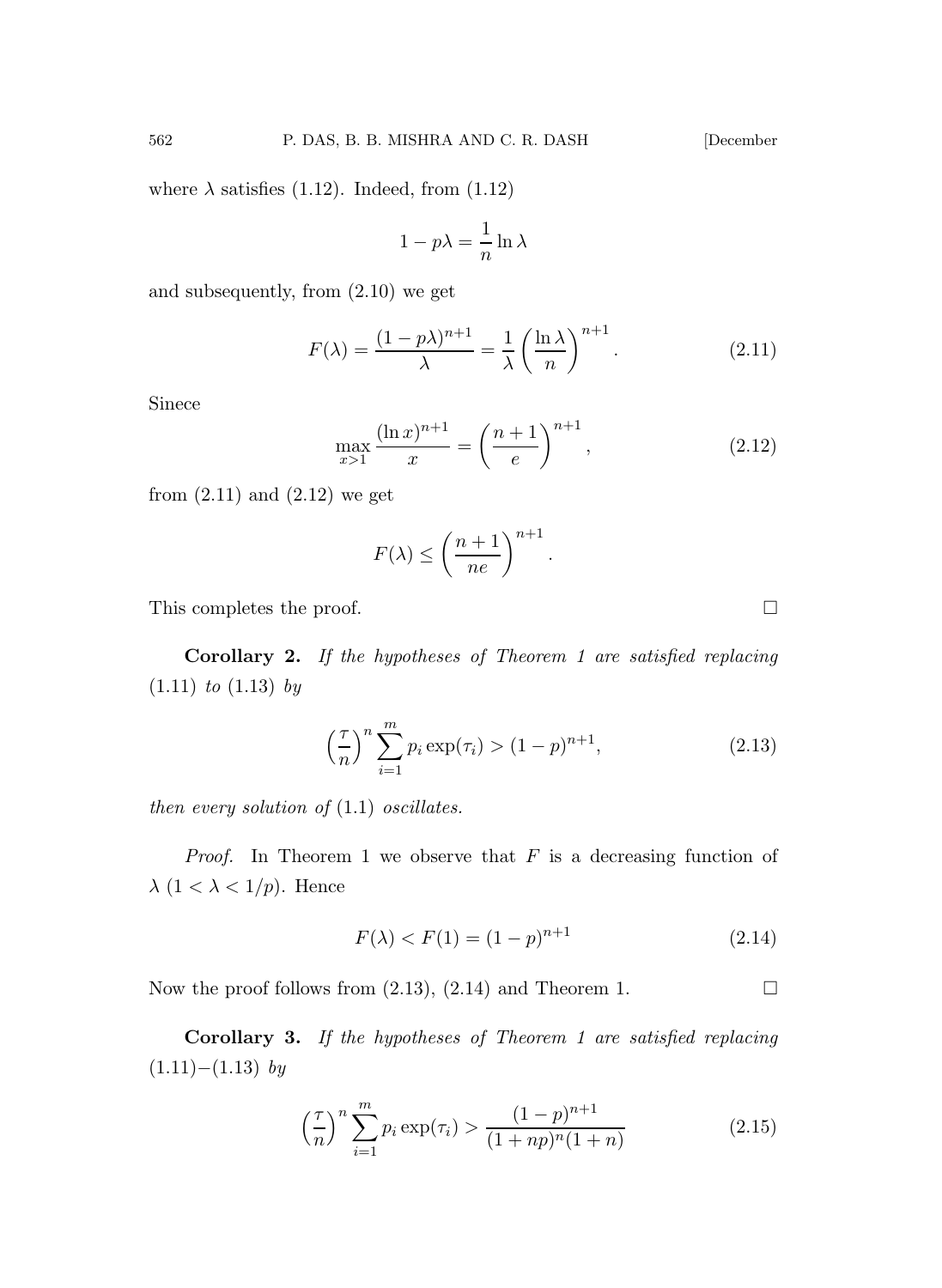then every solution of  $(1.1)$  oscillates.

Proof. In theorem 1,

$$
F(\lambda) = \frac{(1 - p\lambda)^{n+1}}{\lambda}
$$

where  $\lambda$  satisfies

$$
H(\lambda) = n(1 - p\lambda) - \ln \lambda = 0, \quad 1 < \lambda < 1/p.
$$

Clearly,  $F(x)$  is decreasing for  $1 < x < 1/p$ ,  $H'(y) < 0$  and  $H''(y) > 0$  for  $1 < y < 1/p$ . Suppose that  $\lambda = 1 + c$  for some  $c > 0$ . Expanding H by Taylors theorem (for some  $1 \le \alpha \le 1 + c$ ),

$$
0 = H(\lambda) = H(1) + cH'(1) + \frac{c^2}{2!}H''(\alpha)
$$
  
> H(1) + cH'(1)  
= n(1-p) + c(-np - 1). (2.16)

Consequently, from (2.16) it yields

$$
c>\frac{n(-p)}{1+np}
$$

and

$$
\lambda = 1 + c > \frac{(1+n)}{1+np}.\tag{2.17}
$$

Since  $F$  is decreasing

$$
F(\lambda) > F\left(\frac{1+n}{1+np}\right) = \frac{(1-p)^{n+1}}{(1+np)^n(1+n)}.\tag{2.18}
$$

Now the proof follows from  $(2.15)$ ,  $(2.18)$  and Theorem 1.

**Theorem 2.** Suppose that (1.7) is satisfied, n is odd and  $p = 0$ . If

$$
\left(\frac{e}{n}\right)^n \sum_{i=1}^m p_i \sigma_i^n > 1\tag{2.19}
$$

then every solution of  $(1.1)$  oscillates.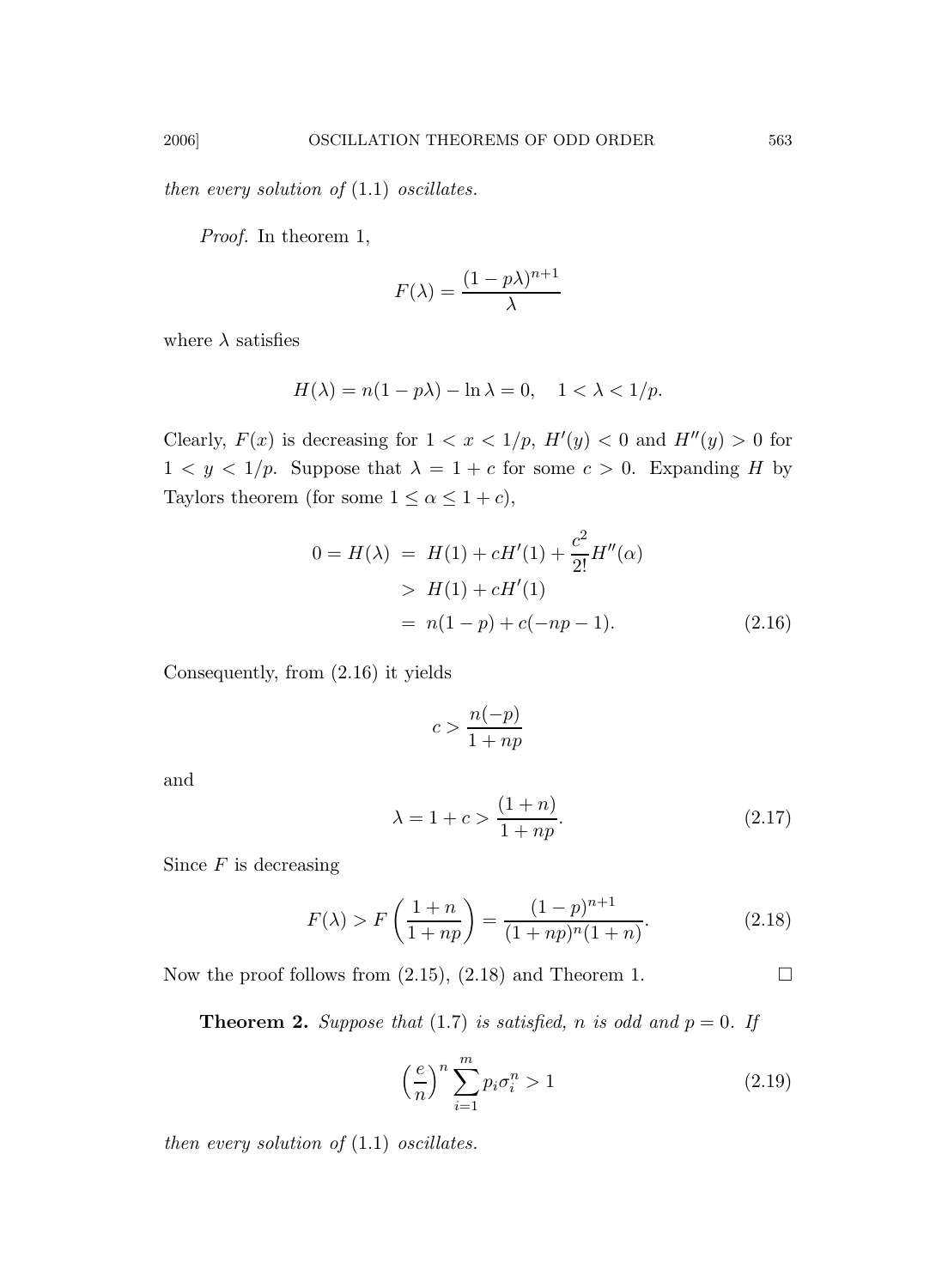Proof. To the contrary, by Wang [17], the associated characteristic equation (2.1) admits a real root  $\mu_0$ . Proceeding in the lines of Theorem 1 we obtain (2.2). Since

$$
\min_{x>0} \frac{e^x}{x^n} = \left(\frac{e}{n}\right)^n \tag{2.20}
$$

from  $(2.2)$ ,  $(2.20)$  and  $(2.19)$  the contradiction follows.

*Note.* When  $n = 1$ , (2.19) reduces to (1.3).

**Theorem 3.** Suppose that (1.7) and (1.8) hold,  $p > 1$  and n is odd. If

$$
\left(\frac{\tau}{n}\right)^n \sum_{i=1}^m p_i \exp(\tau_i) > F(\lambda) = \frac{(1 - p\lambda)^{n+1}}{\lambda},\tag{2.21}
$$

where  $\lambda$  is the unique real root of

$$
n(1 - py) = \ln(y), \quad \frac{1}{p} < y < 1
$$

and

$$
\tau_i = \left(\frac{1}{(p-1)}\sum_{i=1}^m p_i\right)(\tau - \sigma_i),
$$

then every solution of  $(1.1)$  oscillates.

Proof. On the contrary and by Wang [17], the associated characteristic equation admits a real root  $\mu_0 < 0$ . That is,

$$
\sum_{i=1}^{m} p_i e^{\mu_0 \sigma_i} = \mu_0^n (1 - p e^{\mu_0 \tau}) < (-\mu_0)^n (p - 1) e^{\mu_0 \tau}.
$$
 (2.22)

Dividing (2.22) throughout by  $e^{\mu_0 \tau}$  and using (1.8) we get

$$
\mu_0 < -\left[\frac{1}{(p-1)}\sum_{i=1}^m p_i\right]^{1/n}.\tag{2.23}
$$

From (2.23) it follows that

$$
\mu_0(\sigma_i - \tau) > \tau_i. \tag{2.24}
$$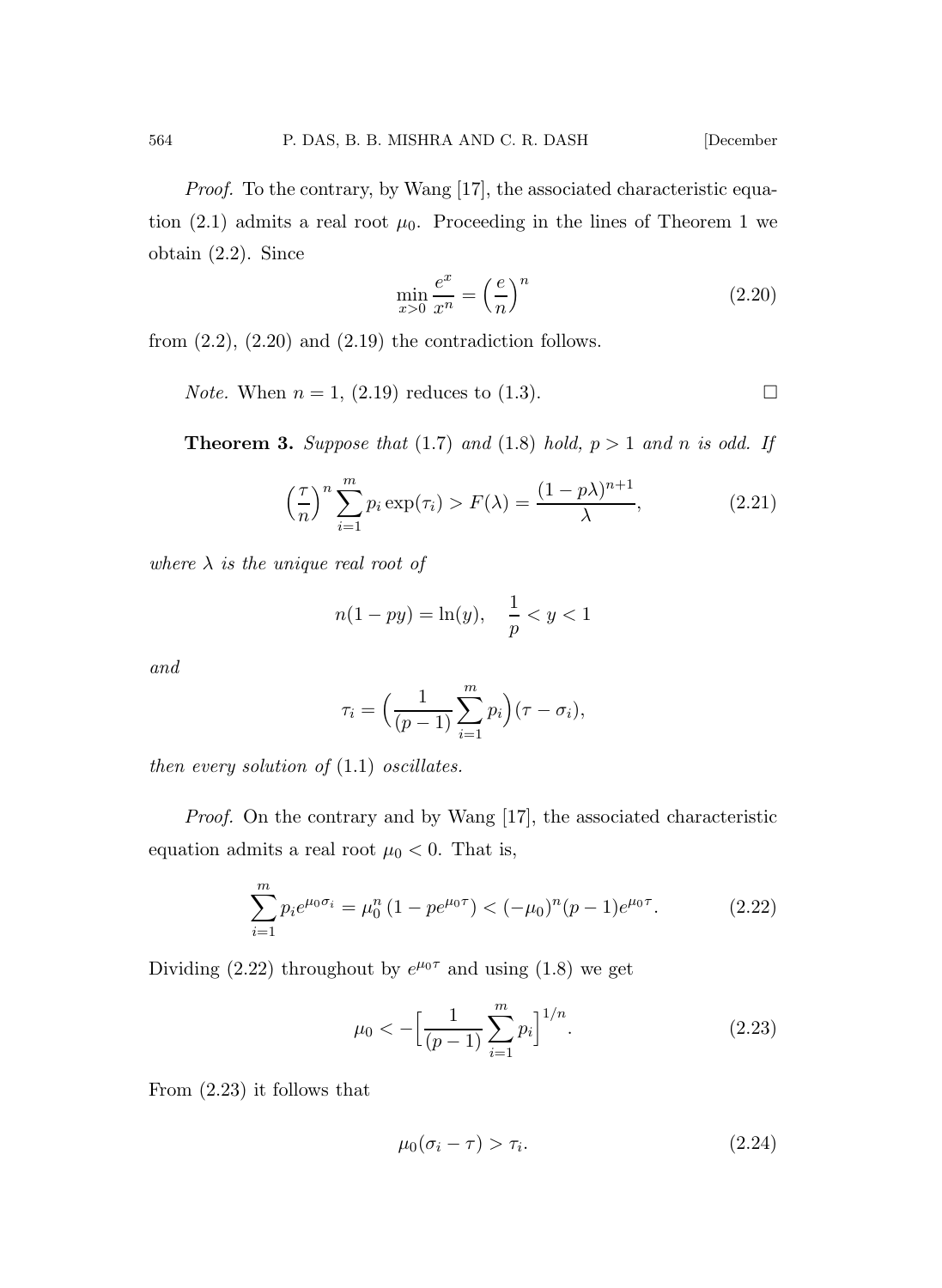Dividing the characteristic equation  $G(\mu_0) = 0$  throughout by  $\left(\frac{7}{n}\right)$  $(\frac{\tau}{n})^n e^{\mu_0 \tau},$ then using (2.24) and proceeding exactly in the lines of Theorem 1 we obtain a contradiction.

This completes the proof.

**Theorem 4.** Suppose that (1.7) is satisfied. If n is odd and  $p = 1$ , then every solution of (1.1) oscillates.

Proof. If possible, let us suppose that (1.1) admits a nonoscillatory solution. Consequently, the characteristic equation

$$
G(\mu) = -\mu^{n} (1 - e^{\mu \tau}) + \sum_{i=1}^{m} p_{i} e^{\mu \sigma_{i}} = 0
$$

admits a real root, say,  $\mu_0$ . Since  $G(\mu) > 0$  for all  $\mu \geq 0$  it follows that  $\mu_0 < 0$ . Hence

$$
\mu_0^n (1 - e^{\mu_0 \tau}) = \sum_{i=1}^m p_i e^{\mu_0 \sigma_i}.
$$
 (2.25)

The right hand side of (2.25) is positive implies that

$$
1-e^{\mu_0\tau}<0.
$$

That is

$$
e^{\mu_0 \tau} > 1,
$$

which is impossible. This completes the proof.  $\Box$ 

**Theorem 5.** Suppose that (2.7) is satisfied, n is odd,  $p < 0$  and  $\sigma_i \leq$  $\tau$   $(i = 1, 2, \ldots, m)$ . If

$$
\left(\frac{e}{n}\right)^n \sum_{i=1}^m p_i \sigma_i^n \ge (1-p) \exp\left\{ \left(\frac{1}{(-p)} \sum_{i=1}^m p_i\right)^{1/n} \tau \right\}.
$$
 (2.26)

then every solution of  $(1.1)$  oscillates.

Proof. If possible, suppose that (1.1) admits a nonoscillatory solution.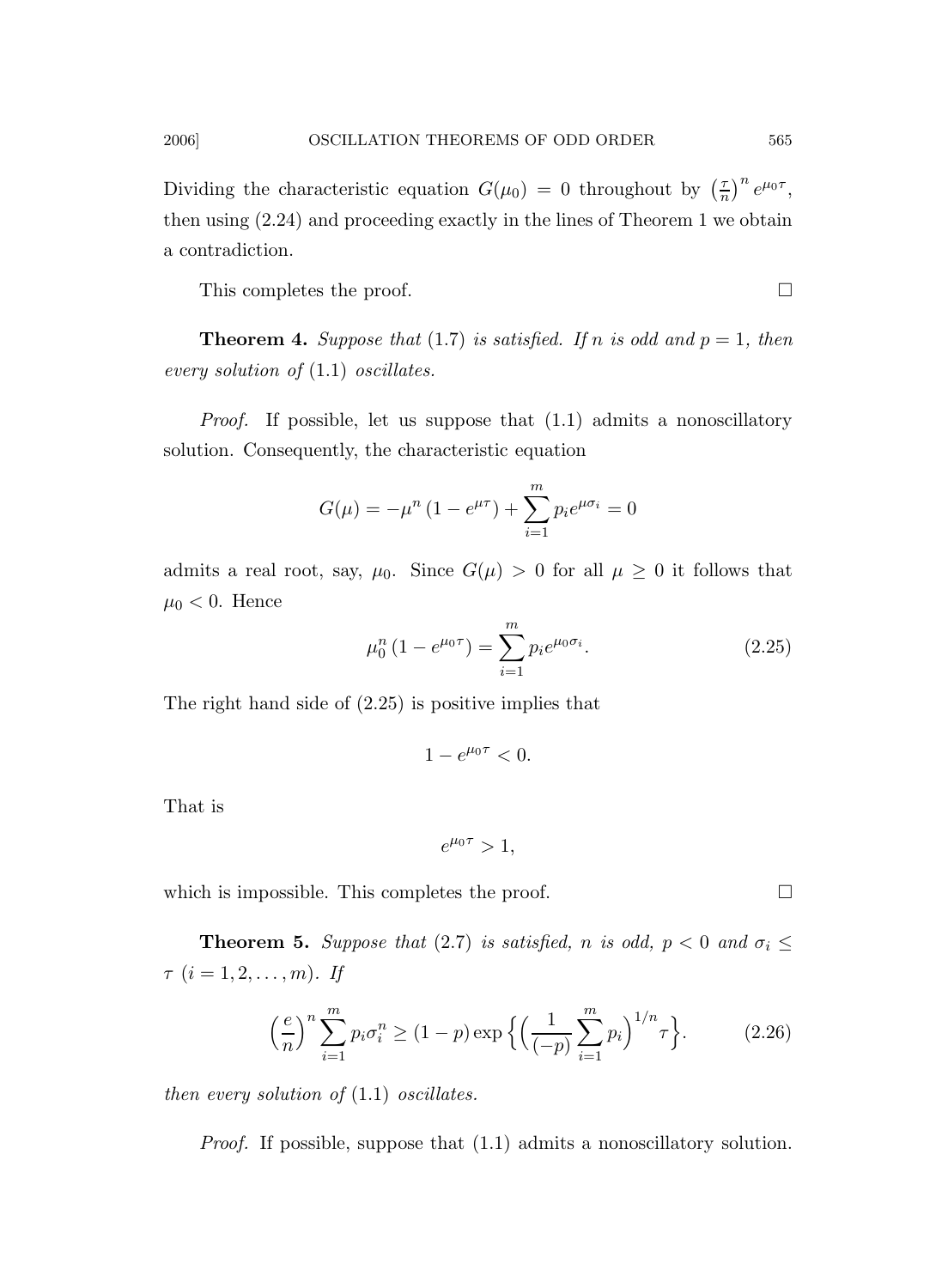By Wang [17], the associated characteristic equation

$$
G(\mu) = -\mu^{n} (1 - pe^{\mu \tau}) + \sum_{i=1}^{m} p_{i} e^{\mu \sigma_{i}} = 0
$$

admits a real root, say,  $\mu_0$ . Clearly,  $G(\mu) > 0$  for  $\mu \le 0$  and hence  $\mu_0 > 0$ and

$$
G(\mu_0) = -\mu_0^n (1 - p e^{\mu_0 \tau}) + \sum_{i=1}^m p_i e^{\mu_0 \sigma_i} = 0.
$$

Consequently,

$$
\sum_{i=1}^{m} p_i e^{\mu_0 \sigma_i} = \mu_0^n (1 - p e^{\mu_0 \tau}). \tag{2.27}
$$

Dividing (2.27) throughout by  $\mu_0^n$  and using

$$
\min_{x>0} \frac{e^x}{x^n} = \left(\frac{e}{n}\right)^n,
$$

we obtain

$$
\left(\frac{e}{n}\right)^n \sum_{i=1}^m p_i \sigma_i^n \le \sum_{i=1}^m p_i \frac{e^{\mu_0 \sigma_i}}{\mu_0^n} = 1 - pe^{\mu_0 \tau} < (1 - p)e^{\mu_0 \tau} \tag{2.28}
$$

Further, dividing (2.27) throughout by  $e^{\mu_0 \tau}$  and rearranging the terms we obtain

$$
\left(\sum_{i=1}^m p_i\right) > \sum_{i=1}^m p_i e^{\mu_0(\sigma_i - \tau)} = \mu_0^n \left(e^{-\mu_0 \tau} - p\right) > \mu_0^n(-p).
$$

Hence

$$
\mu_0 < \left[\frac{1}{-p} \sum_{i=1}^m p_i\right]^{1/n}.\tag{2.29}
$$

From  $(2.28)$  and  $(2.29)$  it follows that

$$
\left(\frac{e}{n}\right)^n \left(\sum_{i=1}^m p_i \sigma_i^n\right) < (1-p)(e^{\mu_0 \tau}) \\
&< (1-p) \exp\left\{\left[\frac{1}{(-p)} \sum_{i=1}^m p_i\right]^{1/n} \tau\right\},
$$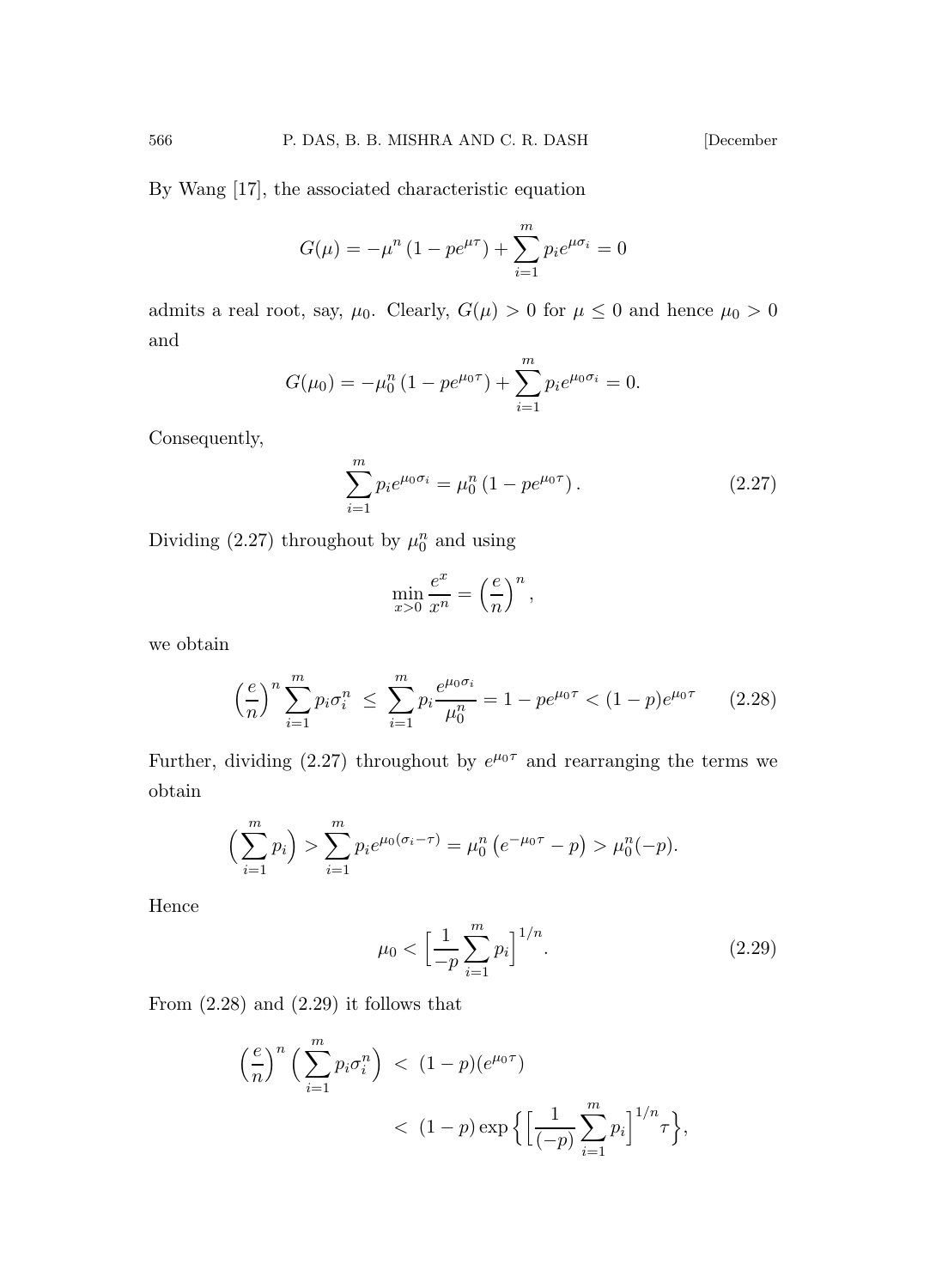which is a contradiction to (2.26). This completes the proof.  $\Box$ 

Example 1. Consider the neutral delay differential equation

$$
\left(x(t) - \frac{1}{2}x(t-2)\right)' + x(t-1) + 3x(t-3) = 0.
$$

By Corollary 1 of this paper, all solutions of this equation are oscillatory. But Theorem 1 of Zhang [19] does not apply because (1.8) fails to hold.

### References

1. O. Arino, G. Ladas and Y. G. Sficas, On oscillation of some retarded differential equations, SIAM J. Math. Anal., 18(1987), 64-73.

2. J. Chao, On the oscillation of linear differential equations with deviating arguments, Math. Practice Theory, 1(1991), 32-40.

3. Q. Chuanxi and G. Ladas, Oscillations of neutral differential equations with variable coefficients,  $Appl.$  Anal.,  $32(1989)$ ,  $215-228$ .

4. P. Das, Oscillation criteria for odd order neutral equations, J. Math. Anal. Appl., 188(1994), 245-257.

5. P. Das, On oscillation of neutral delay differential equations, Nonlinear Anal., 32(1998), 533-539.

6. Y. Domshlak, Sturmian method in investigation of the behaviour of solutions for differential-operator Equation, "Elm", Baku, USSR, 1986 (Russian).

7. L. H. Erbe and B. G. Zhang, Oscillation for first order linear differential equations with deviating arguments, Differential Integral Equations, 1(1988), 305-314.

8. M. Kon, Y. G. Sficas and I. P. Stavroulakis, Oscillation criteria for delay equations, Proc. Amer. Math. Soc., 128(2000), 2989-2997.

9. R. G. Koplatadze, On zeros of solutions of first order delay differential equations, Proc. I. Vekua Inst. Appl. Math., 14(1983), 128-135 (Russian).

10. R. G. Koplatadze and T. A. Chanturija, On oscillatory and monotonic solutions of first order differential equations with deviating arguments, Differential'nye Uravnenija, 18(1982), 1463-1465 (Russian).

11. G. Ladas and I. P. Stavroulakis, Oscillations caused by several retarded and advanced arguments, J. Differential Equations, 44(1982), 134-152.

12. G. Ladas, Y. G. Sficas and I. P. Stavroulakis, Nonoscillatory functional differential equations, Pacific J. Math., 115(1984), 391-398.

13. G. Ladas, Y. G. Sficas and I. P. Stavroulakis, Necessary and sufficient conditions for oscillation of higher order delay differential equations, Trans. Amer. Math. Soc., 285(1984), 81-90.